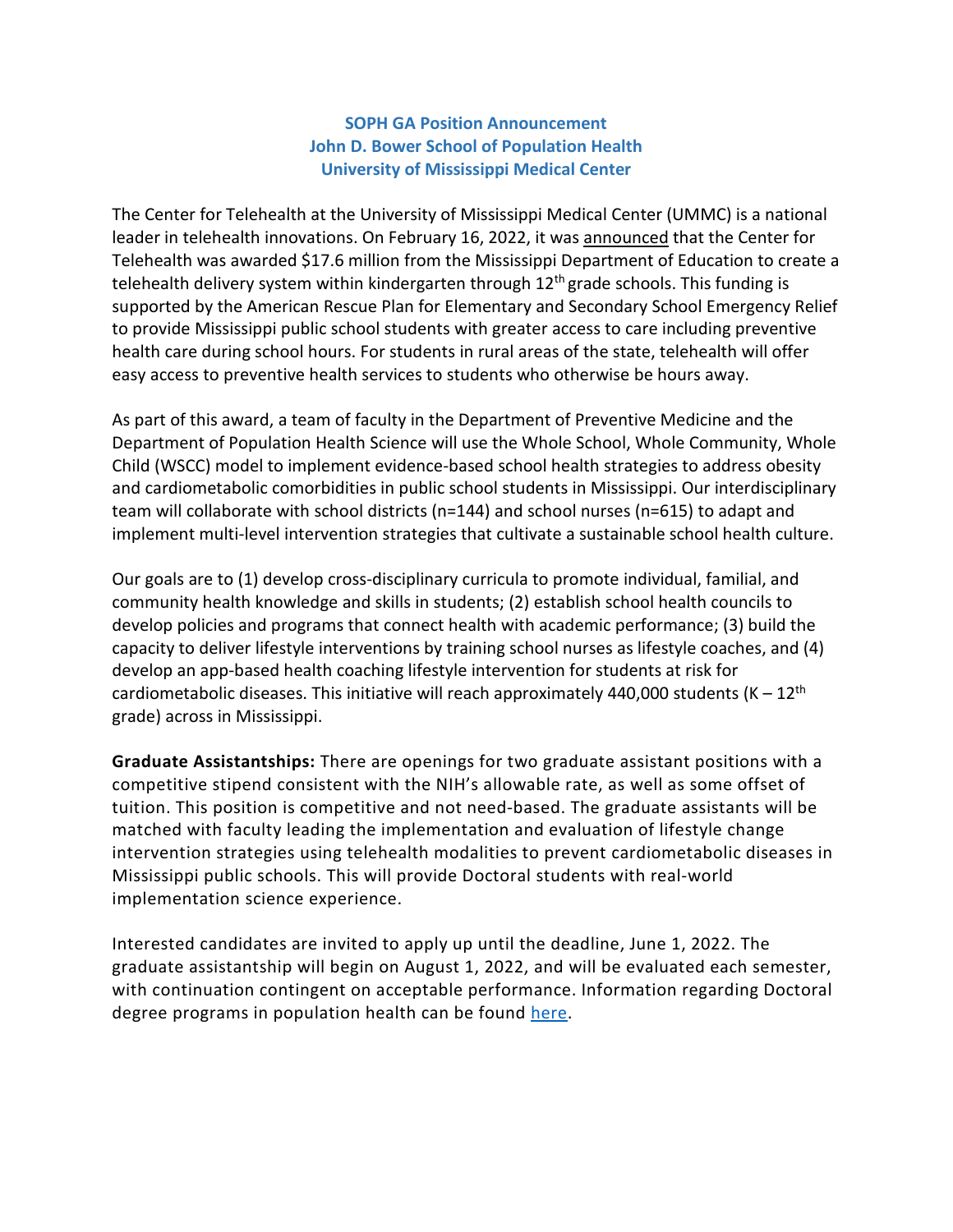## **Applicant Eligibility:**

- Earned Master's degree in population health, health promotion, public health, education, or related field
- Demonstrate aptitude for scholarly writing
- Applicants with a background and/or interest in digital health communication and app development are preferred but not required
- Awards are contingent upon acceptance into a Population Health Master's degree program at the John D. Bower School of Population Health. The [application](https://www.umc.edu/SoPH/Prospective-Students/Admission%20Requirements,%20Deadlines%20and%20Procedures.html) deadline is June 1, 2022.

# **Expectations**:

- Positions are in-person and presence on the UMMC campus is required. A working space with a desktop computer and monitor will be provided.
- Awardees will be expected to remain in good academic and professional standing in accord with the [SOPH policies, procedures, and behavioral standards.](https://www.umc.edu/SoPH/Departments-and-Faculty/Faculty%20Policies%20and%20Procedures/Policies-and-Procedures.html)
- Students on a Leave of Absence beyond one academic semester, who withdraw from their academic program, or perform below Good Academic standing forfeit their Award.

## **Roles and Responsibilities:**

- App development to support lifestyle change in youth
- Deliver lifestyle coaching using telehealth modalities to students at risk for cardiometabolic diseases
- Tailor and implement evidence-based intervention strategies to prevent cardiometabolic risks
- Community engagement and outreach
- Research evaluation
- Data monitoring, data reduction, and reporting

### **Skills Training:**

- Digital health communication and technologies
- Protection of human subjects
- Lifestyle Coach training
- Implementation evaluation
- Population health management using electronic medical records
- Building and sustaining collaborative partnerships

### **Award:**

- \$34,500 stipend per annum for 2-years with the potential for up to 4-years (20-hours per week). Awardees do not receive paid leave or benefits and taxes must be paid by the individual.
- \$1,500 in tuition per semester for up to 4 semesters (\$6,000)